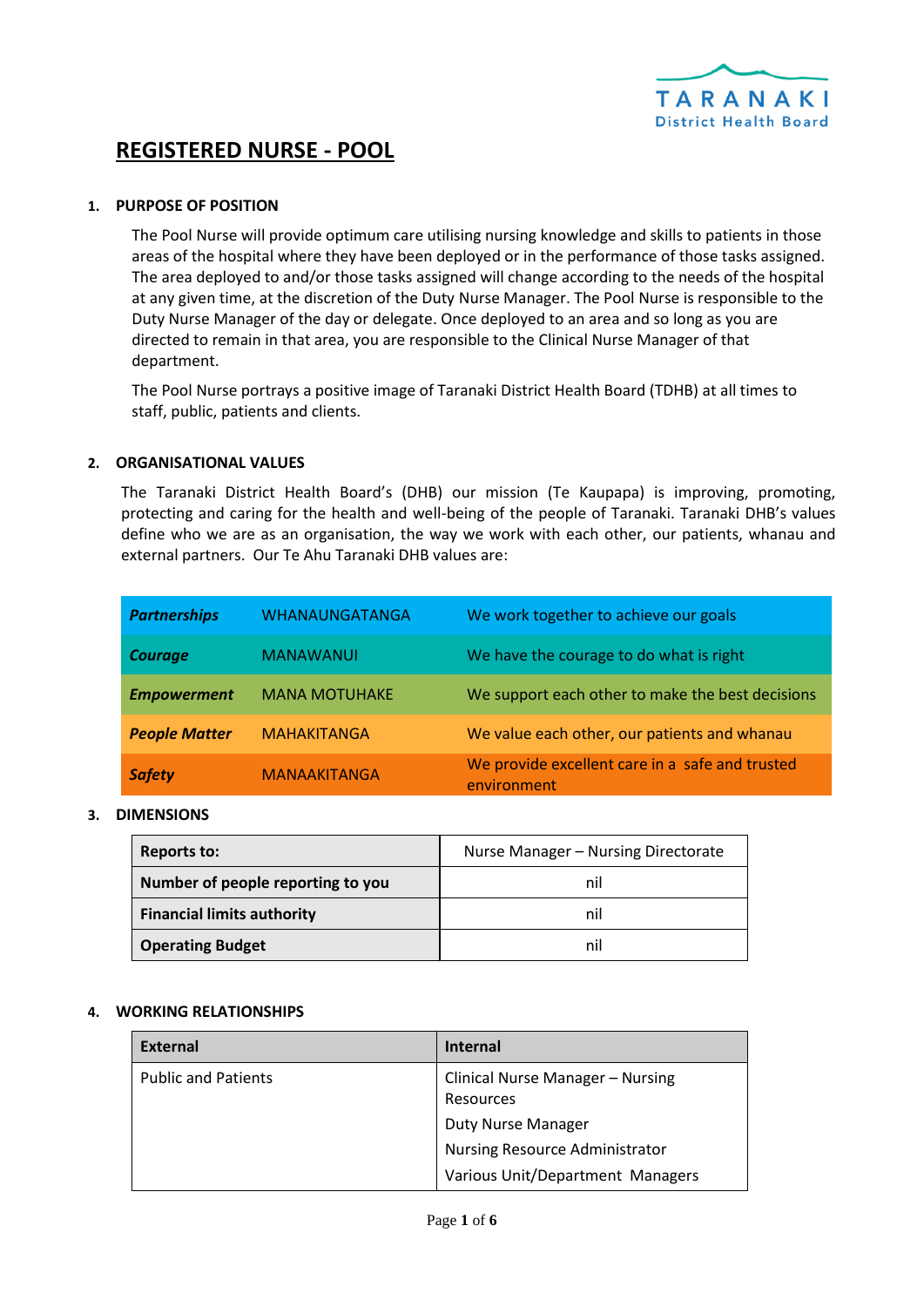| Various Ward/Unit staff |
|-------------------------|
| Allocations Staff       |

# **5. ACCOUNTABILITIES**

| Key area of responsibility                                                                                                                | <b>Expected outcomes</b>                                                                                                                                                                                                                                                                                                                                                                                                                                                                                                                                                                                                                                                                                                                                                                                                                                                                                                                                                                                                                                                                                                  |
|-------------------------------------------------------------------------------------------------------------------------------------------|---------------------------------------------------------------------------------------------------------------------------------------------------------------------------------------------------------------------------------------------------------------------------------------------------------------------------------------------------------------------------------------------------------------------------------------------------------------------------------------------------------------------------------------------------------------------------------------------------------------------------------------------------------------------------------------------------------------------------------------------------------------------------------------------------------------------------------------------------------------------------------------------------------------------------------------------------------------------------------------------------------------------------------------------------------------------------------------------------------------------------|
| 1. To perform nursing duties on<br>a rostered basis to achieve<br>optimum patient management<br>and care                                  | Undertake safe and expert care of patients in the area<br>deployed.<br>Able to undertake assessment and management of patients<br>$\bullet$<br>in a safe effective, timely and appropriate manner to<br>maximise patient wellbeing.<br>Patient care meets the standards of nursing practice.<br>$\bullet$<br>Health promotion activities are undertaken relevant to<br>$\bullet$<br>patients, and the health care setting.<br>Care is customer focused and planned with regard to<br>$\bullet$<br>ethnic, cultural, religious and other individual needs.<br>Patient management data is regularly assessed for future<br>٠<br>planning and enhancement of care.<br>Patients, and where appropriate their families, are involved<br>$\bullet$<br>in the planning of care and are kept informed at all<br>appropriate stages.<br>Regular assessment of patient condition is undertaken.<br>$\bullet$<br>The multidisciplinary team is given access to the patient to<br>$\bullet$<br>achieve maximum wellbeing.<br>The role of patient advocate is undertaken to ensure<br>$\bullet$<br>procedures and care is appropriate. |
| 2. Responsible for providing<br>quality care for patients and<br>ensuring an excellent customer<br>focus in all working<br>relationships. | Take responsibility for patient care in the ward where<br>$\bullet$<br>deployed to.<br>Function competently within skill levels in designated areas<br>$\bullet$<br>of the hospital.<br>Use assessment skills to plan and implement appropriate<br>٠<br>patient care.<br>Evaluate the effectiveness of care and treatment.<br>$\bullet$<br>Co-ordinate care with other health personnel to ensure<br>$\bullet$<br>quality service.<br>Provide a friendly secure environment to overcome patient<br>$\bullet$<br>fear and stress.<br>Communicate with patients, relatives and staff in an open,<br>٠<br>friendly, clear, effective and helpful manner.<br>Demonstrate cultural sensitivity.<br>٠<br>Maintain patient confidentiality and protect their right to<br>$\bullet$<br>privacy.<br>Update IBA, trendcare and electronic whiteboard patient<br>٠<br>information as required.                                                                                                                                                                                                                                       |
| <b>3. Environment and Facilities</b>                                                                                                      | Maintain environment and facilities to ensure effective,<br>$\bullet$<br>quality service provision.<br>Report equipment malfunction and facilities issues to the<br>$\bullet$<br>Clinical Nurse Manager / Shift Coordinator of the ward<br>deployed to.<br>Provide patients with a clean, tidy environment, enhancing                                                                                                                                                                                                                                                                                                                                                                                                                                                                                                                                                                                                                                                                                                                                                                                                     |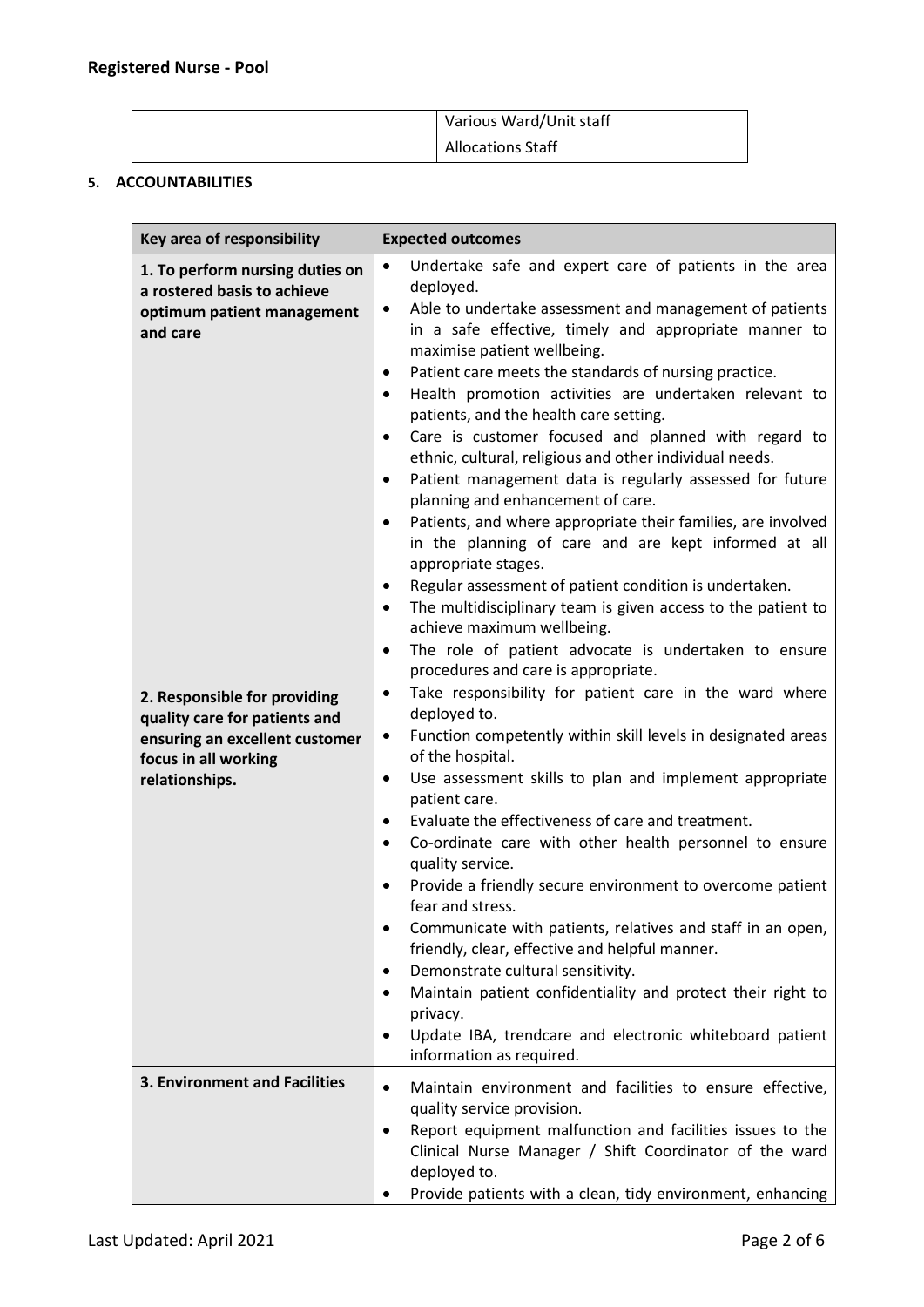|                      | patient and staff comfort and safety.                                                                                 |
|----------------------|-----------------------------------------------------------------------------------------------------------------------|
|                      | Maintain an environment which prevents spread of<br>$\bullet$                                                         |
|                      | infection.                                                                                                            |
|                      | Dispose of sharps, glass and infectious material in                                                                   |
|                      | accordance with established protocols.                                                                                |
|                      | Proactive and responsible in respect to health and safety.                                                            |
|                      | Ensure that the equipment, and other related support                                                                  |
|                      | infrastructure, is well maintained in your area of                                                                    |
|                      | responsibility.                                                                                                       |
|                      |                                                                                                                       |
|                      | Regular cleaning of equipment is carried out according to<br>٠<br>requirements or as determined by the Nurse Manager. |
| 4. Team Work         | Available to work in any area to which they have been<br>$\bullet$                                                    |
|                      | orientated at any time requested by the Duty Nurse                                                                    |
|                      | Manager (whether before or after the shift has commenced                                                              |
|                      | in any previously nominated area).                                                                                    |
|                      | Promote the fostering of a team environment which<br>٠                                                                |
|                      | enhances partnership and co-operation.                                                                                |
|                      | Assist in the development of new policies and procedures<br>٠                                                         |
|                      | within the Company where appropriate.                                                                                 |
|                      | Attend Company/team staff meetings where possible.<br>٠                                                               |
|                      | Demonstrate a commitment to continual improvement<br>$\bullet$                                                        |
|                      | activities and undertake such where appropriate.                                                                      |
|                      | Develop and encourage customer focus.                                                                                 |
|                      | Facilitate the appropriate exchange of patient information                                                            |
|                      | multidisciplinary<br>other<br>the<br>and<br>between<br>team                                                           |
|                      | departments/services within the organisation.                                                                         |
|                      | Provide appropriate supervision and direction to Enrolled                                                             |
|                      | Nurses, and direction and supervision to Healthcare                                                                   |
|                      | Assistants performing delegated patient care tasks, working                                                           |
|                      | within the same ward team.                                                                                            |
| 5. Staff Development | Participate in regular Performance Reviews.<br>٠                                                                      |
|                      | Participate in inservice education and encourage others to                                                            |
|                      | do so.                                                                                                                |
|                      | Participate in the ongoing training of staff in the advent of                                                         |
|                      | equipment or protocol changes as appropriate.                                                                         |
|                      | Undertake additional courses to promote personal and<br>٠                                                             |
|                      | professional development where appropriate and in                                                                     |
|                      | accordance with the guidelines detailed in "Orientation and                                                           |
|                      | Study Leave for Casual Staff".                                                                                        |
|                      | Share knowledge and skills with others, as required.<br>٠                                                             |
|                      | Maintain CPR, IV additives, and Pain Register certification                                                           |
|                      | plus additional components relevant to areas deployed to.                                                             |

| <b>Organisational Accountabilities</b> | <b>Expected Outcome for all employees</b>                                                                                                                                                                                                                                                         |
|----------------------------------------|---------------------------------------------------------------------------------------------------------------------------------------------------------------------------------------------------------------------------------------------------------------------------------------------------|
| <b>Health Equity</b>                   | The TDHB strives to eliminate health inequalities and achieve<br>health equity for the Taranaki population. In practical terms<br>this means all staff are required to implement relevant health<br>equity policies, procedures, approaches and guidelines issued<br>from time to time including: |
|                                        | the Pae Ora Framework which requires:                                                                                                                                                                                                                                                             |
|                                        | Demonstrating the principles of Tino Rangatiratanga,<br>$\circ$                                                                                                                                                                                                                                   |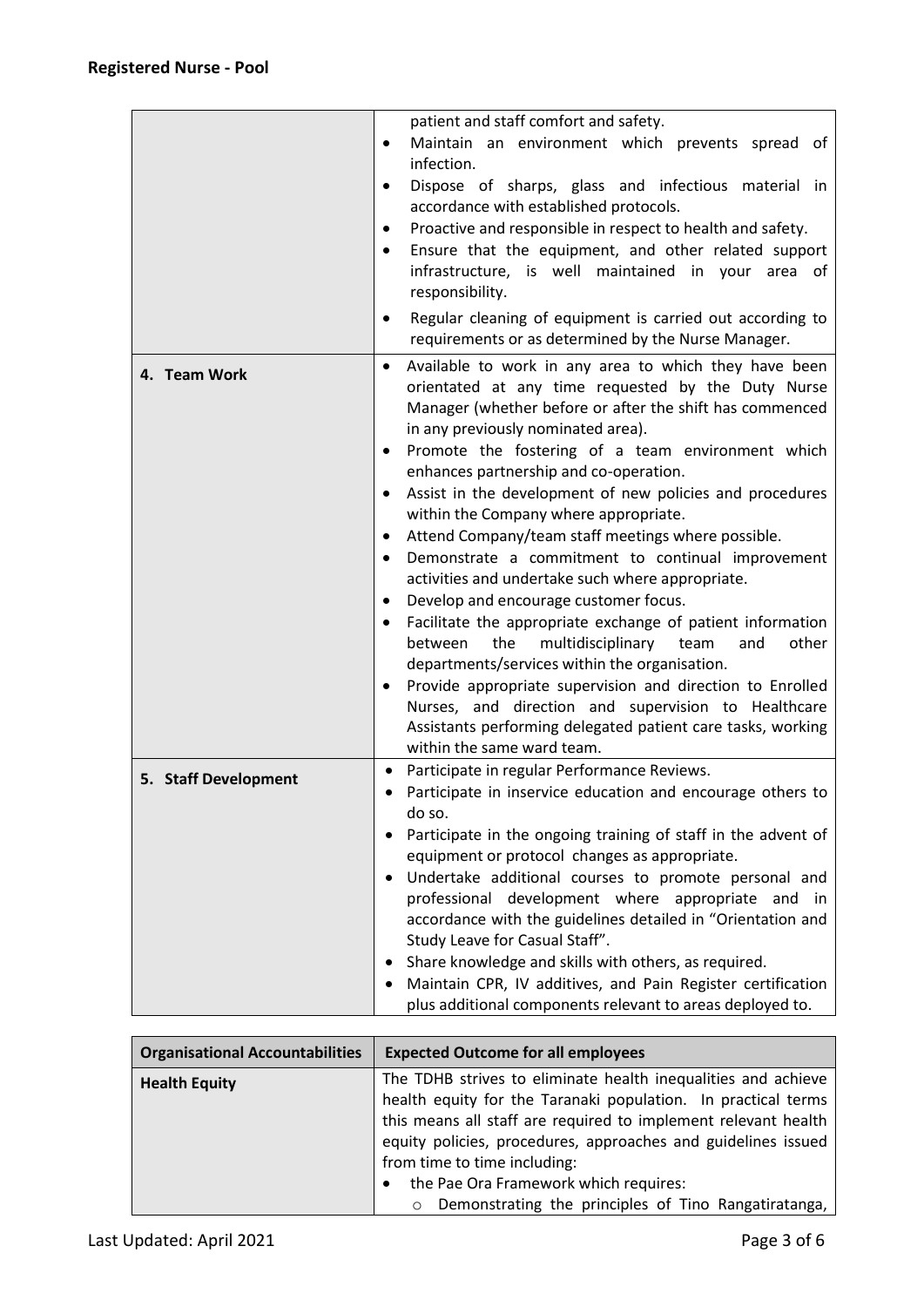| <b>Organisational Accountabilities</b> | <b>Expected Outcome for all employees</b>                                                                                                                                                                                                                                                                                                                                                                                                                                                                                                                                                                                                                                                                                                                                                                                                                                                                                                                                                                                                                                                                                                                                                                                                                                                                                                                                                                     |
|----------------------------------------|---------------------------------------------------------------------------------------------------------------------------------------------------------------------------------------------------------------------------------------------------------------------------------------------------------------------------------------------------------------------------------------------------------------------------------------------------------------------------------------------------------------------------------------------------------------------------------------------------------------------------------------------------------------------------------------------------------------------------------------------------------------------------------------------------------------------------------------------------------------------------------------------------------------------------------------------------------------------------------------------------------------------------------------------------------------------------------------------------------------------------------------------------------------------------------------------------------------------------------------------------------------------------------------------------------------------------------------------------------------------------------------------------------------|
|                                        | Equity, Active Protection, Options and Partnership<br>under the Te Tiriti o Waitangi;<br>improving understanding of the determinants of ethnic<br>$\circ$<br>inequalities in health, in particular the "Drivers of<br>ethnic inequalities in health" and the "Pathways to<br>Inequalities" both of which are referenced in the TDHB<br>Pae Ora Framework, Appendix 1;<br>Ensuring Health Equity assessment is embedded into<br>$\circ$<br>your practise where services, policies or programmes<br>are expected to improve outcomes for Māori;<br>Effectively implementing health equity approaches<br>O<br>outlined for Health Professionals in "Equity of Health<br>Care for Maori: A Framework" published by the<br>Ministry of Health to support He Korowai Oranga<br>Refresh 2014, national Maori Health Strategy;<br>Ensuring appropriate health literacy responses are used<br>$\circ$<br>for effective engagement with Māori;<br>You must ensure accurate ethnicity data is collected or held<br>for patients and clients you interact with by following the<br>TDHB Ethnicity Data Collection Policy and procedures;<br>You must attend the Cultural Competency training provided<br>$\bullet$<br>by and for staff of the TDHB including Treaty of Waitangi<br>workshop, General/Clinical Refreshers, Engaging Effectively<br>with Maori and any other training identified as essential for<br>staff. |
| <b>Health and Safety</b>               | Maintains a safe and healthy environment<br>$\bullet$<br>Complies with health & safety policies and procedures<br>$\bullet$<br>Carries out work in a way that does not adversely affect<br>$\bullet$<br>their health and safety or that of other workers<br>Complies with procedures and correctly use personal<br>protective equipment and safety devices provided<br>Contributes to hazard identification and management<br>$\bullet$<br>process<br>Reports accurately near misses/incidents/accidents in a<br>$\bullet$<br>timely manner<br>Participates in health and safety matters<br>$\bullet$                                                                                                                                                                                                                                                                                                                                                                                                                                                                                                                                                                                                                                                                                                                                                                                                         |
| <b>Personal Development</b>            | Fully contributes to the individuals team performance and<br>$\bullet$<br>is committed to identify and pursue opportunities for<br>developing new knowledge and skills.<br>Participates in the performance appraisal process where<br>$\bullet$<br>personal performance and development is reviewed.<br>Willing to accept new responsibilities, acquire and<br>٠<br>demonstrate relevant new knowledge.                                                                                                                                                                                                                                                                                                                                                                                                                                                                                                                                                                                                                                                                                                                                                                                                                                                                                                                                                                                                       |

# **6. VARIATION TO DUTIES**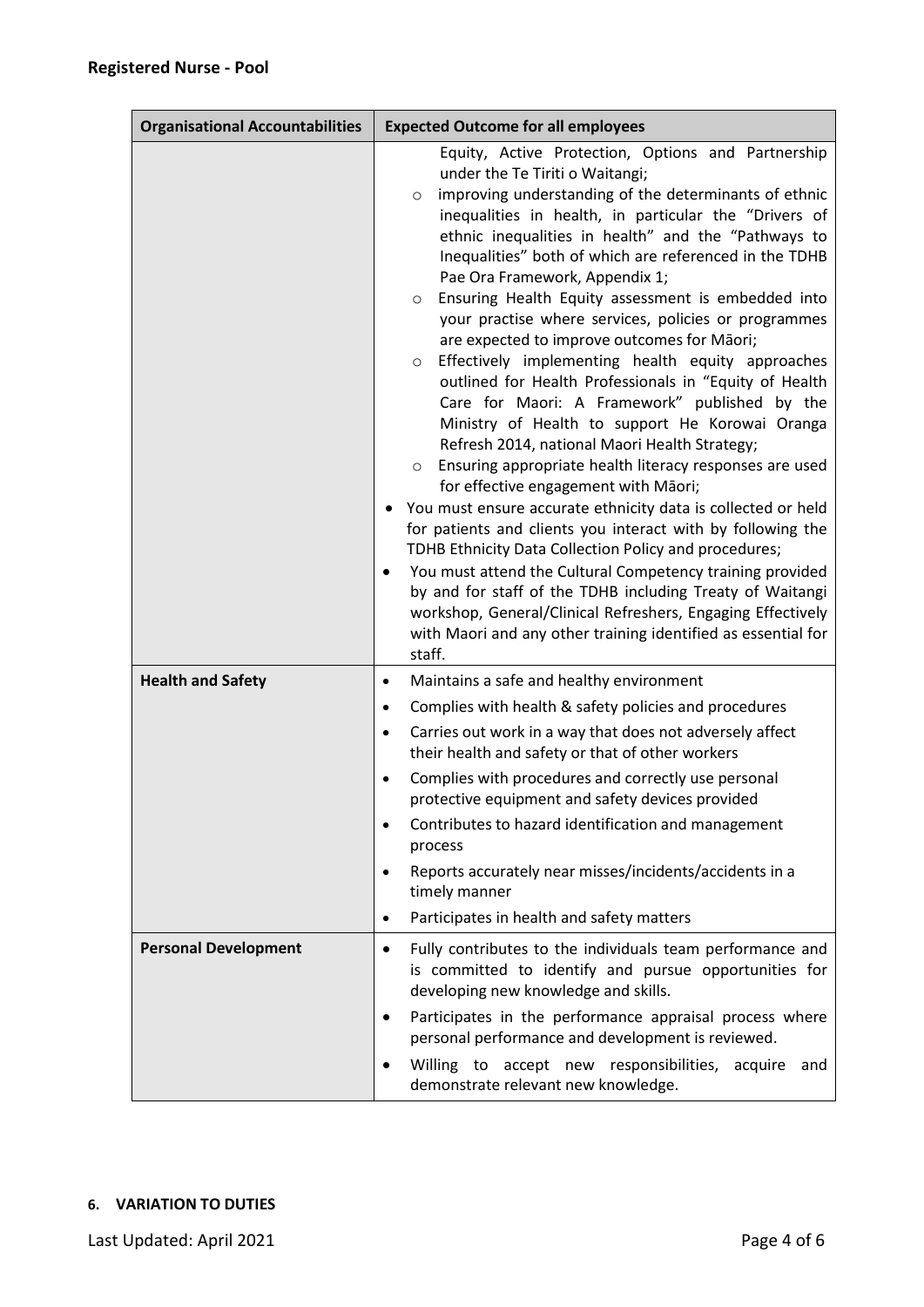Duties and responsibilities described above should not be construed as a complete and exhaustive list as it is not the intention to limit in any way the scope or functions of the position. Duties and responsibilities can be amended from time to time either by additional, deletion or straight amendment to meet any changing conditions, however this will only be done in consultation with the employee.

# **7. CAPABILITY REQUIREMENTS**

Capabilities are the behaviours demonstrated by a person performing the job. Capabilities identify what makes a person most effective in a role. Those listed below are expected for Nursing roles in the organisation. The required capabilities can change as the organisation develops and the roles change.

# **Capability**

# **Effective Communication**

Shares well thought out, concise and timely information with others using appropriate mediums. Ensures information gets to the appropriate people within the organisation to facilitate effective decision making

# **Decision Making/Problem Solving**

Demonstrates effective and timely decision making/problem solving techniques. Aware of the impact of decisions on key stakeholders and consults as appropriate utilising available resources. Is proactive and effective when problem solving is required.

#### **Innovation/Initiative**

Continually strives for new and improved work processes that will result in greater effectiveness and efficiencies. Questions traditional ways of doing things when choosing a course of action or finds new combinations of old elements to form an innovatve solution.

# **Resilience/Flexibility**

Articulates differing perspectives on a problem and will see the merit of alternative points of view. Will change or modify own opinons and will switch to other strategies when necessary. Adjusts behaviour to the demands of the work environment in order to remain productive through periods of transition, ambiguity, uncertainty and stress.

# **Cultural Safety**

Demonstrates a commitment to cultural safety by meeting and exceeding the cultural needs of clients/customers/colleagues. Manages cultural ambiguity and conflicting priorities well. Understands concepts of whanaungatanga and manaakitanga and Maori cultural orientation to whanau, hapu and iwi.

#### **Teamwork**

Works to build team spirit, facilitates resolution of conflict within the team, promotes/protects team reputation, shows commitment to contributing to the teams success.